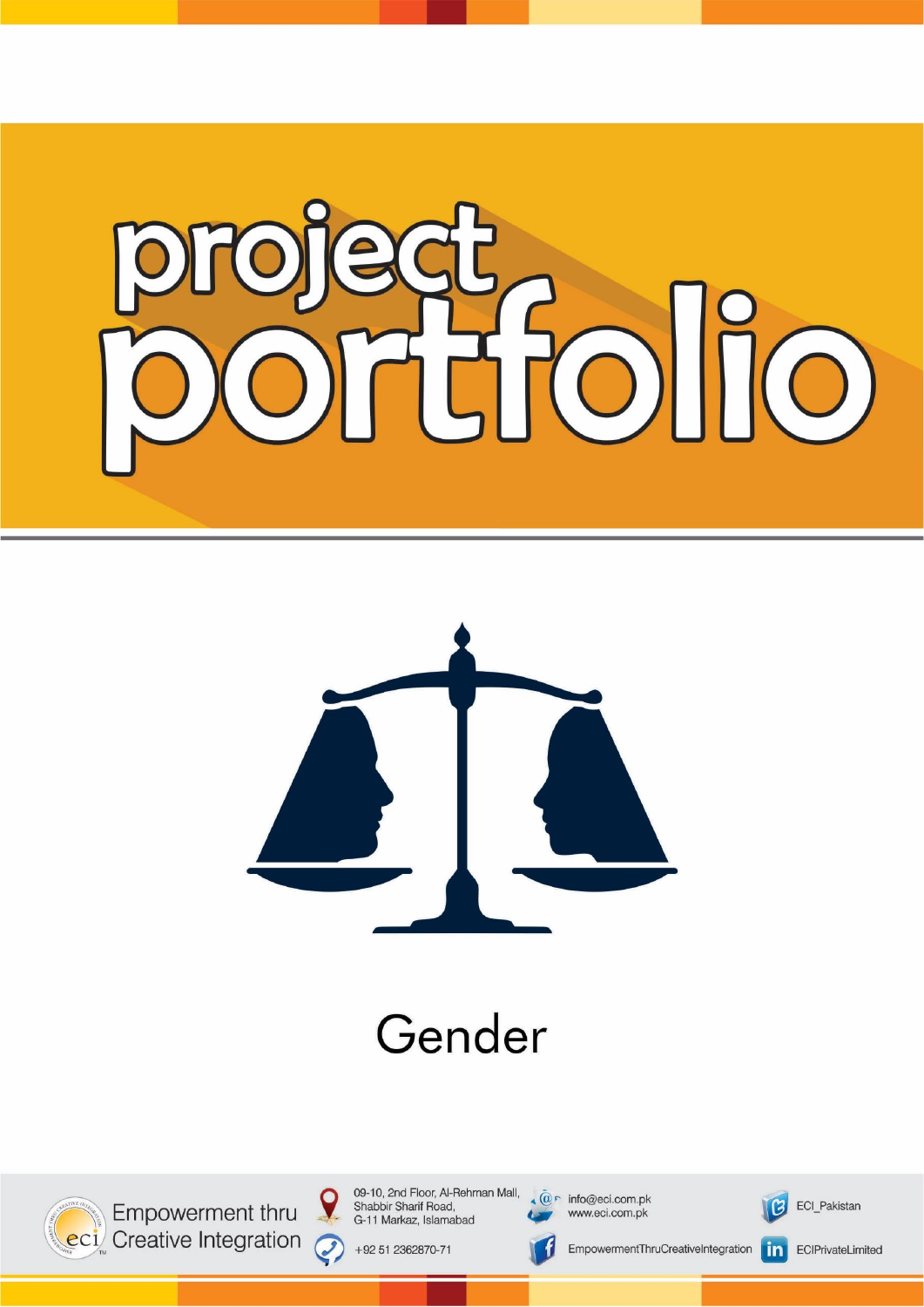**52 Training of Youth on life skills, Employment, Micro-Business, Climate resilient Farming Techniques**

In this project ECI conducted 17 Day Training of Trainers on Life skills, Micro Businesses, over all 24 Innovators participated. The ToT conducted at Innovation Hub district Jamshoro under project of Empower Youth for Work, EYW.

# **51 The Adult Literacy and Numeracy Skills (ALNS) programme**

ALNS targeted on the female community leaders. The overarching objectives of the ALNS is to help women influence gender roles positively, facilitate them in mainstreaming their role for social and economic empowerment, and support them in their employment or self-employment initiatives.



ECI initiative with DAI, titled Azme e Naujawan (AeN) for its fourth phase under ECI team is working to mobilize 180 youth from the areas of Gulzar-e-Hijri (GH), and Pehlwan Goth (PG) to engage them to build their capacity to conduct social actions in their communities to bring sustainable reform in the society for themselves and others to follow.

| -49 | <b>THREE 2 days Entrepreneurship trainings</b> | <b>VOCATIONAL</b><br><b>TRAINING CENTER</b><br>(GIRLS) KORANGI |
|-----|------------------------------------------------|----------------------------------------------------------------|
|-----|------------------------------------------------|----------------------------------------------------------------|

This Training conducted at Vocational Training Center-Girls Korangi Karachi on entrepreneurial skills.

#### **48 Development of Financial literacy Curricula-Research & develop financial literacy toolkit.**

ECI developed Financial Literacy Curricula (FLC) for IRC in English and Urdu. Before finalization ECI will test FLC module in 3-day training with local beneficiaries and after approval conduct 5 Day ToT with IRC selected participants project in KP and Newly merged districts.

#### **47 Contextualization, adaptation and translation of curricula regarding L2E), in Urdu language.**









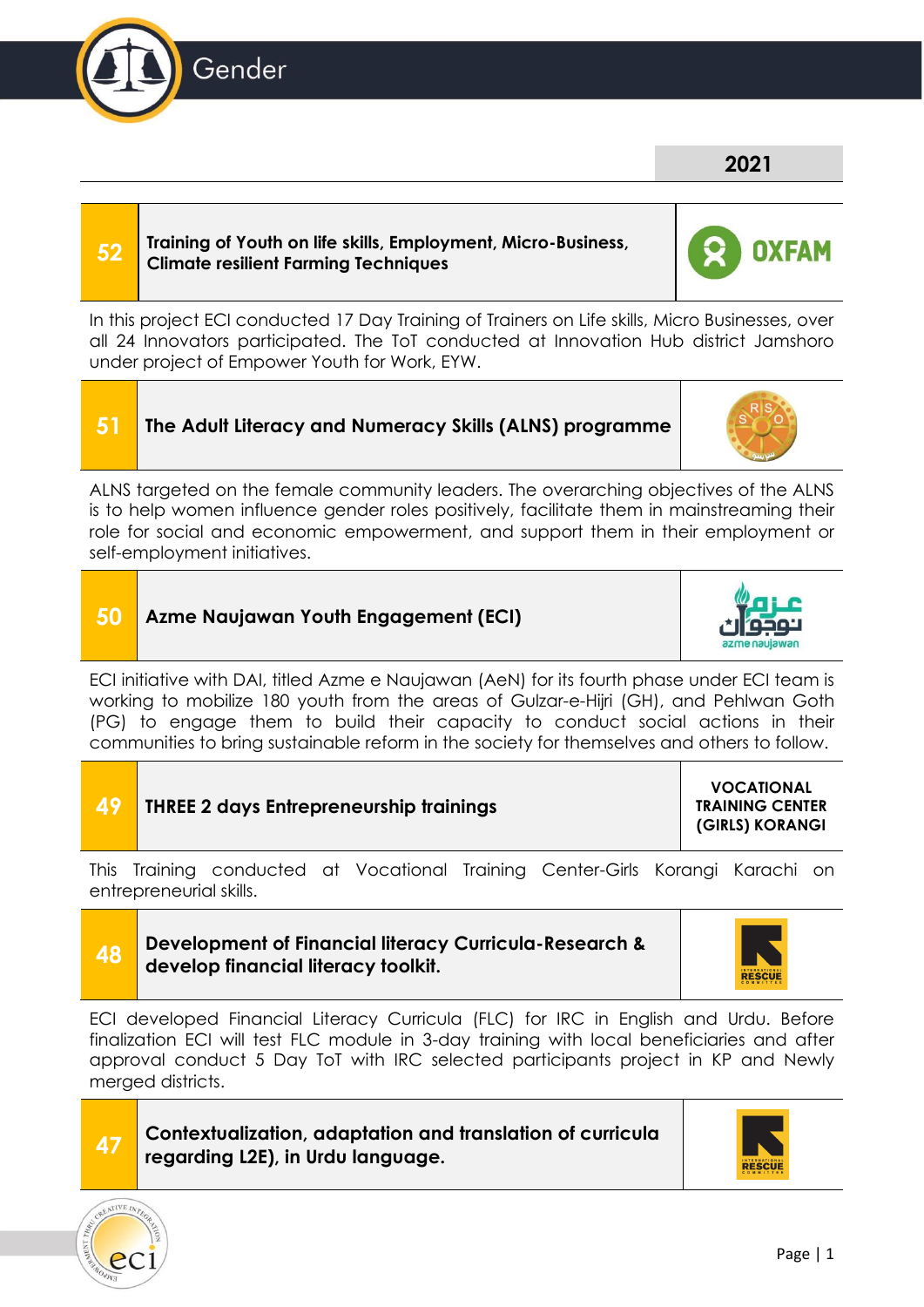

ECI contextualized and adapted L2E module in context of KPK Newly merged district. In this project ECI will conduct FGD and 5-day ToT with IRC selected trainers on approved L2E module.

#### **46 SIX, 4-day Training on Enterprise Development for returnees**



**PAK MISSION** 

ECI developed and conducted Enterprise development trainings for the Returnees from different countries who are interested in starting their own business. These beneficiaries were selected by Mojaz and ECI provided online trainings.

## **45 Four 3-Days training to the SF-PMS Youth**

These trainings were about Enterprise and Social Enterprise of new entrepreneurs for new business incubations and their technical skills enhancement under the project of social cohesion through the socio-economic development for the areas of Islamabad and Rawalpindi.

#### **44 Training for management development**



ECI conducted ToT on livestock & Agriculture & livestock as Business with 28 trainers in Quetta. The trainees belonged to district Quetta, Pishin, Khuzdar, Zhob and Lasbela. In the second round of trainings, ECI conducted 10 1-day training (2 in each district with males and females) from the above-mentioned districts and trained 266 participants.

#### **43 Delivery of 5 days five ToTs on Enterprise development**



These Training were conducted in Nawab shah, Sanghar, Mirpur Khas, Khairpur and Tando Muhammad Khan. The trainings covered the content regarding Livestock and Agriculture project implemented by CSSP.

# **42 Conducting training for educated Afghan Youth in Quetta**



In this project ECI developed material on soft skill, digital photography, graphic designing and freelancing for Inspire Pakistan selected Afghan refugees. ECI conducted class room training on soft skill but due to Covid shifted other trainings online via zoom. In this project ECI trained 61 participants on soft skill and 41 on digital photography, graphic designing and freelancing and provided mentoring support during this project.

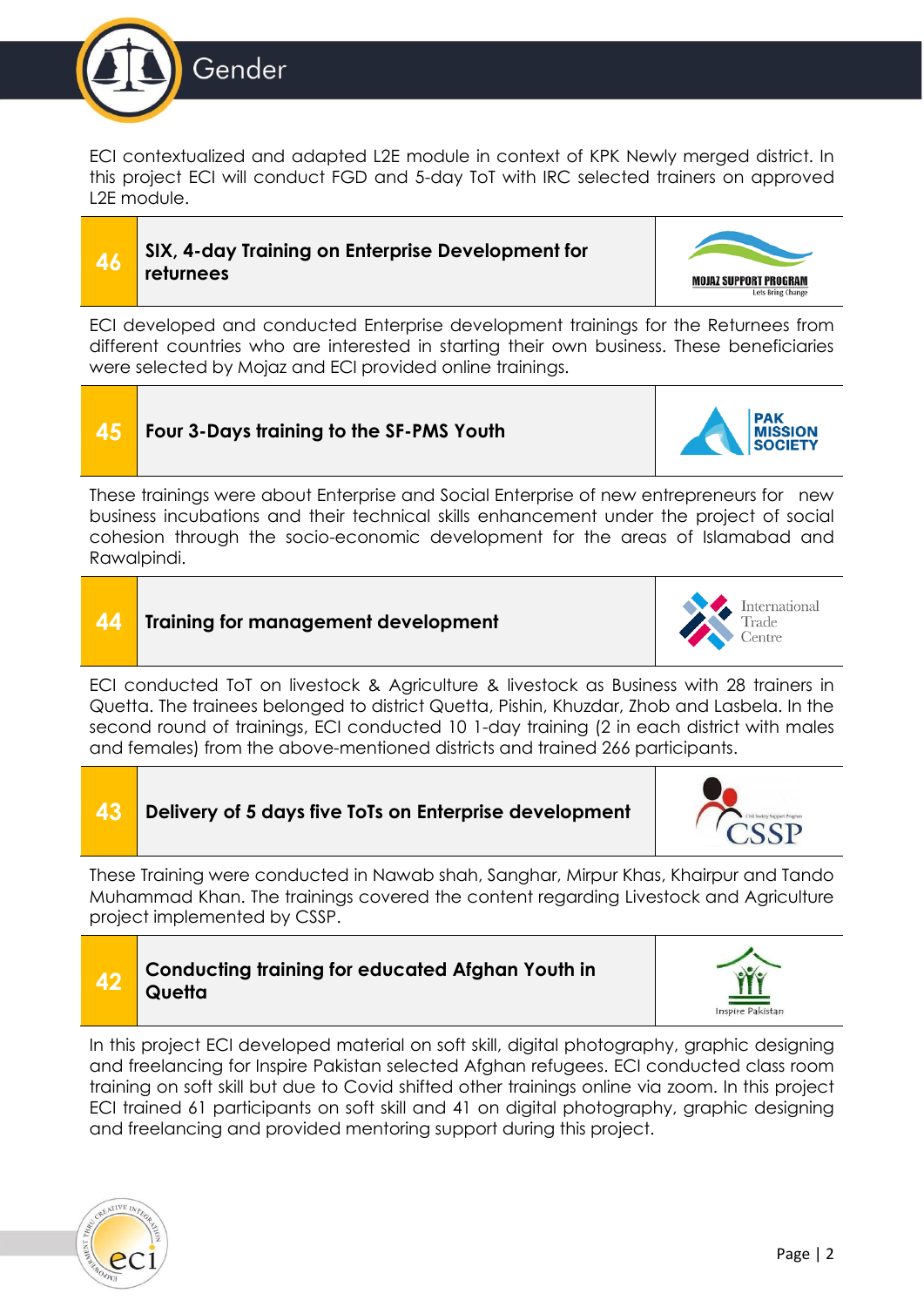#### **41 Design, Development and Printing of IEC material**

Upon the request of local NGO Vision, based out of Islamabad, ECI was contracted to design a comprehensive IEC material particularly for promoting and strengthening as well as creating awareness between one of the most marginalized transgender communities and police. The IEC material translated into the Urdu language included colorful illustrations, descriptions, signs, and other iconic content to simplify the complex concepts of human rights and behavior change for the general public, especially for the semiliterate or illiterate transgender community. The material further highlighted the most imperative aspects of promoting effective communication and redressal mechanisms that transgenders can use to expedite justice.

# **40 Youth ToT and Replication training on micro-Enterprises**

This project conducted at District Jamshoro, under project of Empower Youth for Work (EYW). Under this project Two ToTs of 2-day were conducted. Additionally, 24 Trainings conducted by innovators and each training was 2-day Training. Throughout replication of training, the participants were trained in different communities of District Jamshoro.

#### **39 Design and development of posters/Leaflets with printing**

This was designing, development and printing of COVID-19 SOPs and instructions for the transgenders so they can keep themselves and their neighborhoods and other communities protected.

#### **38 Delivering accelerated family Planning in Pakistan (Rabia - Individual)**

The period of engagement was 8 days starting from 30th June 2020 to 10th July 2020. Research Tools were developed and a training was conducted on how to apply the research for target audience through tablet as a pilot project. The beneficiaries were Lady Health Workers, different vendors providing RH supplies and district level officials. The main purpose was to find out the effects of COVID-19 on different stakeholders in taking and providing RH services, demand supply and the measures taken amid COVID19. After a pilot a 4 days training of data collectors was conducted based on the training received.







**2020**







**Development** Solutions

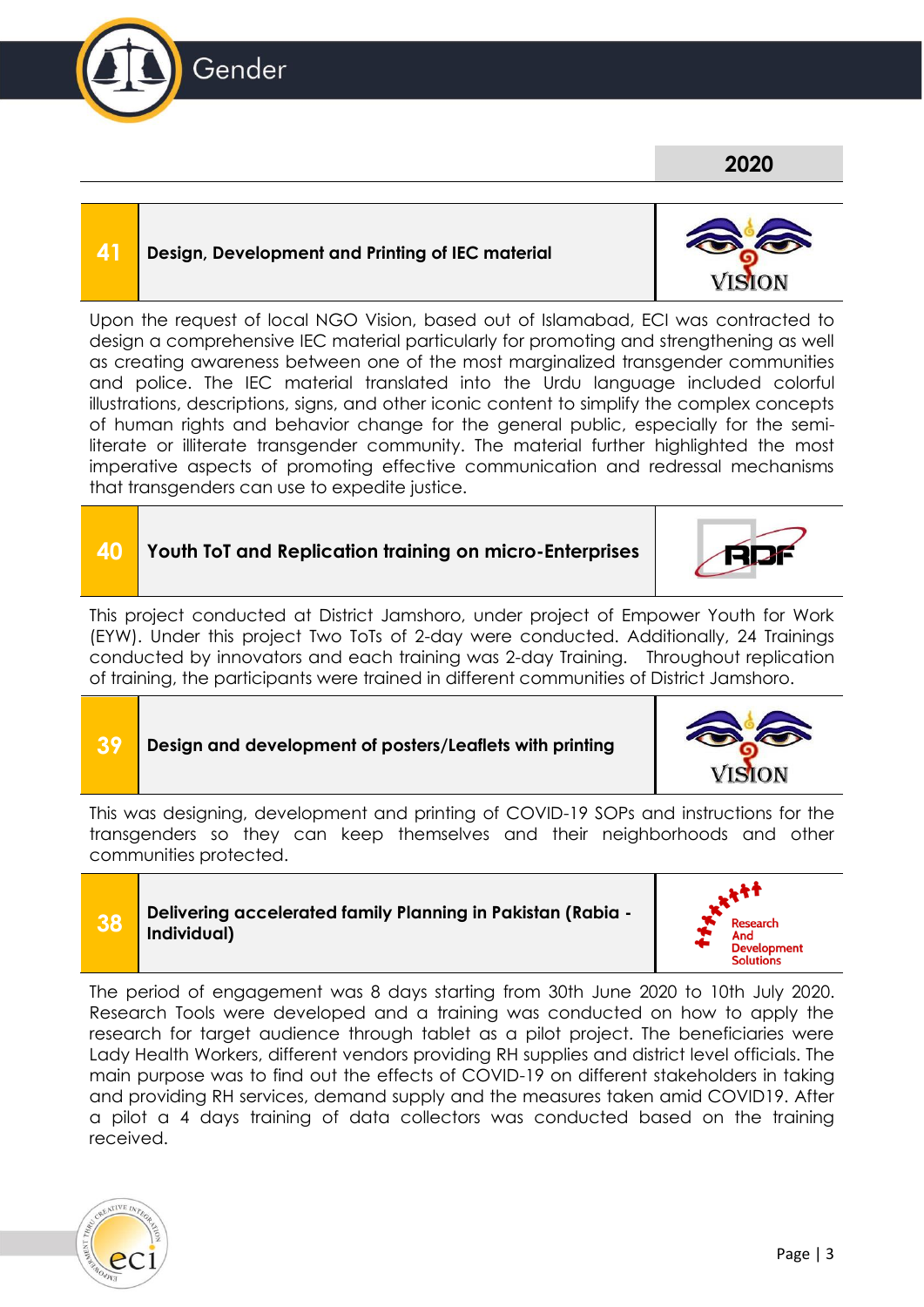#### **37 Design, Development and Printing of IEC material**

The IEC material was designed specifically to promote and highlight the coordination between the transgender and police. The material further highlighted the most imperative aspects of promoting effective communication and redressal mechanisms that the transgenders can use to expedite justice.

| <b>36</b> DigiSkills Training to 1500 Aspiring Entrepreneurs |
|--------------------------------------------------------------|
|                                                              |

With the continuation of the contract with UNDP, ECI successfully completed DigiSkills Trainings for 1,517 females (and 16 transgender) entrepreneurs so that demand driven skills and competencies are linked with wider customer base through online markets. The methodology of a systemic approach of linking skills to demand of freelancing, digital marketing, ecommerce, and digital literacy was used. Based on the skills imparted, 938 successful businesses are being run by women from KP, Sindh, and Baluchistan.

#### **35 DigiSkills Training to 1500 Aspiring Entrepreneurs**

UNDP contracted ECI for delivering DigiSkills training to emerging entrepreneurs. Under this project, ECI is mobilizing identifying and selecting 1500 Aspiring female entrepreneurs from 08 districts of Sindh and KP through a TNA exercise. After selection, the candidates are going through online courses on freelancing, digital marketing, e-commerce and digital literacy. 2 batches will be trained to become entrepreneurs in the duration of 1 year.

Coming on the heels of unprecedented global efforts for women's rights, the ICT Women Development Programme and [ECI](https://www.facebook.com/hashtag/eci?source=feed_text&epa=HASHTAG&__xts__%5B0%5D=68.ARAmH5NHuXyAx8z9qwAD71IABsF2jaCsFnbemUITop-50ada8wXWVk9iFZKMe7zDYWuZhF9Qs8YnnH4g_wUCYr4FH8CHvW_b6H3z3k2Xj8odRPUX4uwLruCQdPVnS92taV7ob2yEdBD1Jym_cv7SdEcSad3khrv3zfZGeTqwnPsm9x9vaMigAHzyODkKCW5rZhjy1EYavRS_CPCW0rrrr7NFY7Z3zJgrJjY6Y75wfxHqF5mRMQLbltZIvjkkoRfeNGR8dt6NE5Uog_P0eM9Q2KD-gwYd-xDrP77kSXneWYambZLqspWeASfDxAB7hLvSwYYxmYgSVme9jYJWkFavR17LqQ&__tn__=%2ANK-R) celebrated International Women's Day to shed light on the tireless work of women who have been central to these extraordinary movements worldwide. Under this year's theme, "Better the Balance, Better the World", an event was organized to celebrate and acknowledge the women of Pakistan.

**2017**

ISLAMABAD<br>CAPITAL TERRITORY<br>ADMINISTRATION











**<sup>34</sup> Logistic Support for organizing 8th March Women Day Event**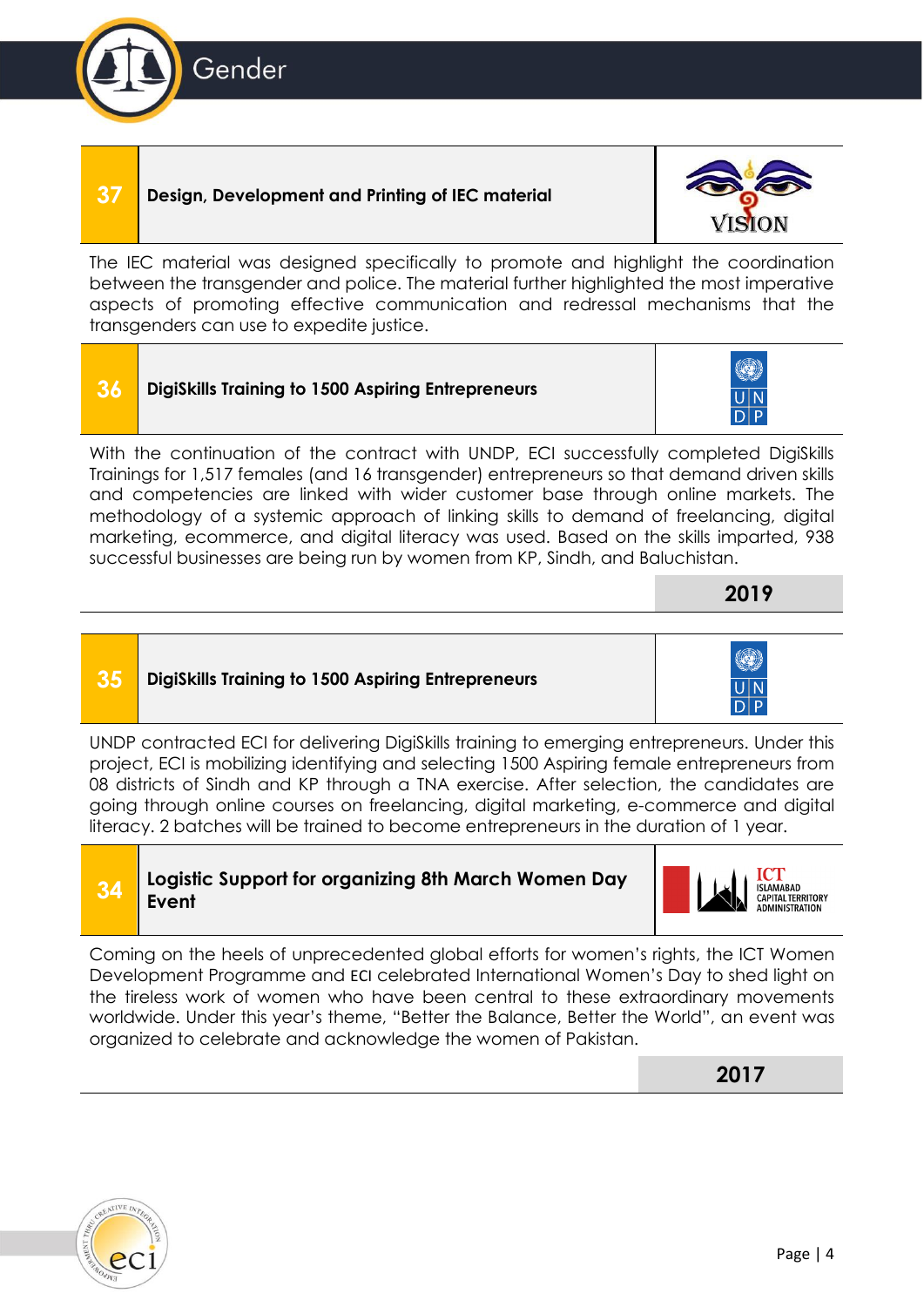

#### **33 Gap Assessment in Sanitary Napkins Business**



For Association for Gender Awareness & Human Empowerment (AGAHE), ECI was contracted for conducting a gap assessment in District Muzaffargarh of the Sanitary Napkins Business. This was part of the 'Ensuring girl's rights through school & communitybased WASH and MHM' project being implemented with the technical and financial support of WaterAid in Pakistan. A toolkit was developed comprising of 5 surveys for the following stakeholders: Producers, MHM Promoters, Consumers, Shopkeepers and Agahe staff. A 3-day market study was conducted and 29 interviews were taken, based on which a gap assessment report was formulated that identified issues in the business cycle currently in practice and proposed solutions were shared.

#### **32 Material Development for Awareness Raising on Personal and Social Development of Transgender Groups**



ECI was recruited for designing a series of brochures for creating awareness among the Transgender community. For this purpose, a Rapid Need Assessment was conducted in Islamabad and Rawalpindi and 3 FGDs were held in which 18 community members were engaged. The initial field study was used for development of 13 need-specific brochures and 1 poster on the following themes:

- Rights and responsibilities
- A productive citizen
- Harmful habits
- Social discrimination
- Communication and negotiation skills
- **EXECUTE:** Assertiveness and anger management
- Conflict Resolution
- Police negotiation
- Medical services
- **Bank Account**
- Access to Job
- Health and Protection
- CNIC and voter registration

#### **31 Enhancing Capacity of Female, Youth Labor and Minorities Elected Representatives for Efficient and Accountable Democratic System**



Under USAID's Citizen Voice Project (CVP) Cycle 10, ECI was awarded grant to conduct trainings in District Mansehra, KPK. Training activities were conducted for the targeted beneficiaries in order to enhance the capacity of elected representatives and strengthening citizens' engagement for Transparent, Responsive, Efficient and Accountable Local Governments. A total of 123 1-day trainings were held for three tiers:

- District Councillors
- Tehsil Councillors,

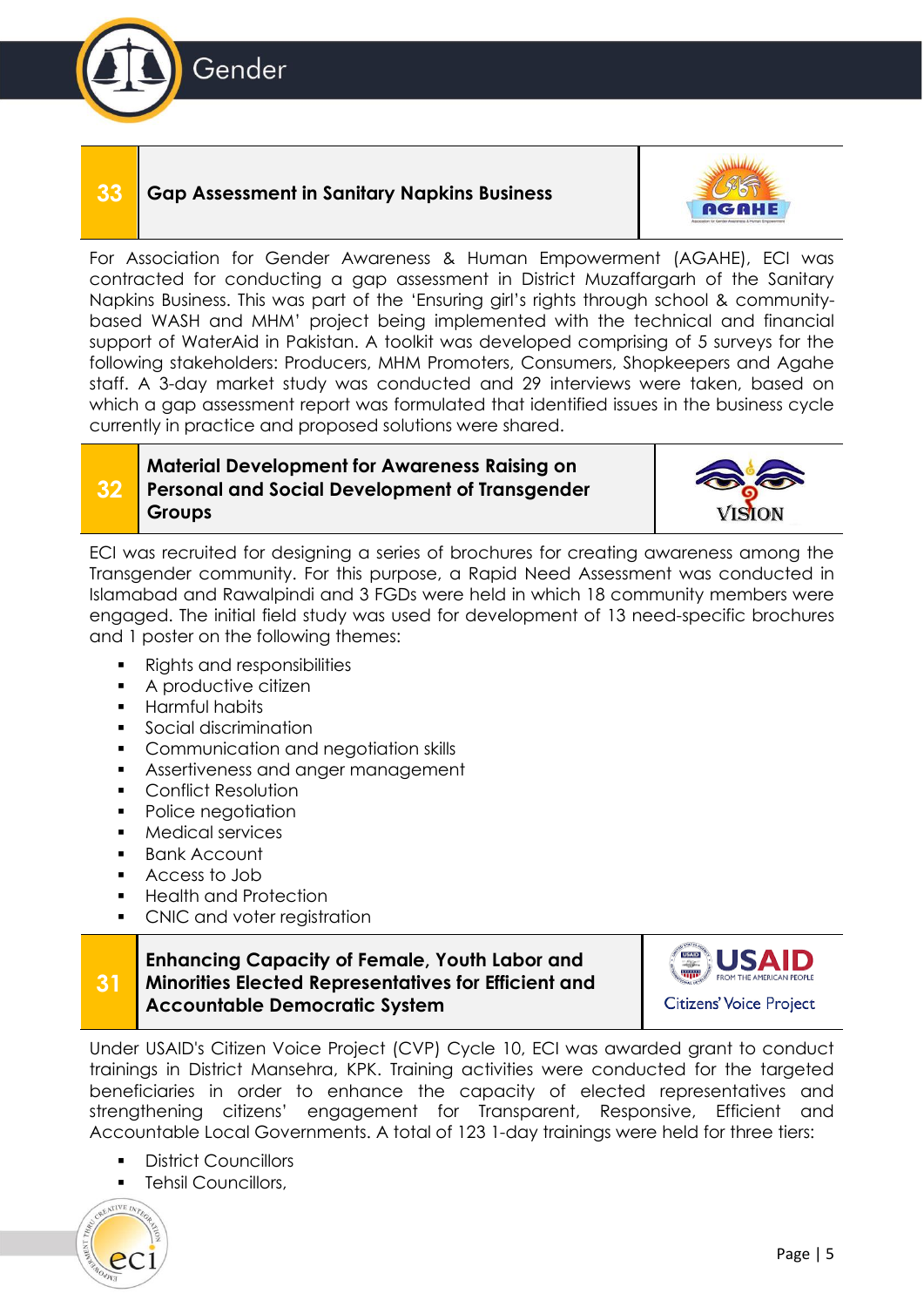

Village/Neighbourhood Nazims and Naib Nazims, Village/Neighbourhood Councillors (male and female)

The trainees were trained on three modules designed specifically for their respective tier of LG. In total, 123 1-day trainings were conducted for 1023 beneficiaries on the following modules:

- LG Laws, Structure and Functions
- Resource Management and Transparent Budgeting

Participatory Planning

#### **30 Social Changemakers Program under Karachi Youth Initiative – Development Agency International**



Based on the success of our previous grant with Karachi Youth Initiative (KYI) on "Social Changemaker Program", ECI was awarded the contract to implement the same program in District East (Gulshan Town – Sachal Goth) and District Korangi (Shah Faisal zone specifically the areas of Natha Khan Goth, Pak Sadat Colony, Reta Plot, Rafeh Aam). In this 6-month capacity building program, 63 selected changemakers underwent trainings and awareness sessions on CVE in order to equip them to implement 12 Social Action Projects (SAPs) effectively. For the first time, females were also engaged and 15 of the CMs were young girls. After completing the SAPs, 8 Community Show & Tell events and 2 Mega Show & Tell events were also designed.

Once equipped with the requisite skills, the Changemakers – along with ECI's team of mentors – helped to mainstream 5,391 beneficiaries (26% female participation) within the target communities to assist them in addressing issues of violence and extremism, and thereby become positive agents of change that could catalyze peace promotion activities

**2016**

#### **29 Institutional Development Training for Farmers Milk Cooperatives**



An initiative of PLAN Pakistan, "Rural Women's Economic Empowerment through Enhanced Participation in South Punjab's Dairy Sector" aims to increase access and control of economic resources for women. To this end, 250 institutions of Farmer Milk Cooperatives (FMC) were organized, which will serve as platforms to achieve the objectives of the project. For this purpose, the capacity of 1,250 Executive Members of the FMC was built so that they can manage these platforms as formal institutions, on the following modules:

- 5-day training on "Organizational Management, Leadership & Conflict Management"
- 4-day training on "Business & Financial Management"

FMCs also provide the sustainability factor to this project. After the completion of the project, the FMCs would take forward the agenda. Therefore, institutional development training of the FMC members was incorporated into the project so that they are better

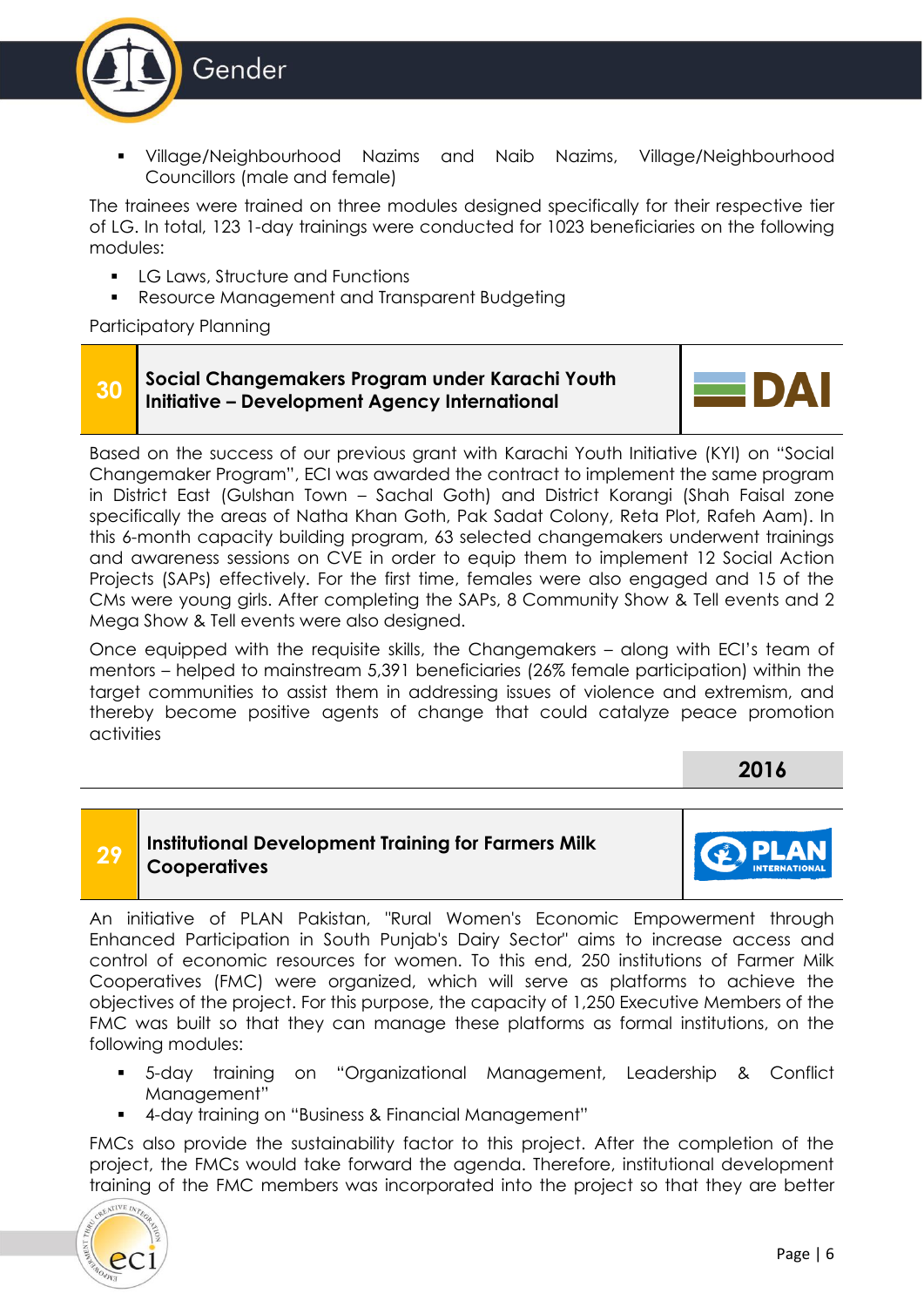

able to understand the organizational aspect of this platform; develop leadership skills; are better able to resolve conflict; take effective decisions regarding finances and understand the business cycle of the FMCs. For the purpose of capacity building of FMCs on the aforementioned aspects, PLAN hired Empowerment thru Creative Integration (ECI).

#### **2015**

#### **28 Supporting Female Graduates Access into Information Technology (IT) Sectors through Internship Program**



In collaboration with Aurat Foundation and GEP, this project is implemented for connecting IT gradutes to the corporate market through job or internship opportunities. The project aimed to equip IT gradutes with employable IT skills along with knowledge on women-friendly enviornment and sexual harrassment at the workplace. For the said purpose, the female graduates first underwent multiple training courses, e.g. "**3-Day Training on Gender, Sexual Harassment, Labor Laws and Protecting Women Friendly Environment" & "3-week training on IT Employable Skills".** Presently, 98 female IT graduates have been trained, and 75 among them are successfully placed at various software houses & IT companies in Islamabad & Rawalpindi.

The project also aimed at workingclosely with employers and IT companies in order to advocate for, and pormote gender-sensitive HR policies and develop women-friendly workplaces. For this purpose "**1 day orientation Session on Gender, Sexual Harassment, Labor Laws and Protecting Women Friendly Environment"** was arranged simultaneously with the representatives & employers of the IT companies. The workshop specifically aimed at building the knowledge base and spreading awareness among IT employers pertaining gender & women friendly environment, labor laws and sexual harassment faced by women at the workplace.

#### **27 Life Skills Based Education (LSBE)**



For Plan International, Empowerment thru Creative Integration (ECI) Private Limited, successfully devised and formulated a customized & user-friendly Life Skills Based Education training curriculum, catering to the needs of young boys & girls belonging to three different age groups (9-13 years old, 14-16 years old & 17-19 years old). After a thorough Rapid Need Assessment & Curriculum review (of the curricula obtained from WPF, AHANG, ROZAN, FPAP & PLAN International), 06 detailed learner's workbooks & trainer manuals (03 for boys & 03 for girls) were formulated. Bearing in mind the sensitivity of a topic like 'reproductive health of youngsters' and the traditional & orthodox set-up of the concerned communities, it was ensured that everything was implemented in a culturally relevant context.

After devising the customized course, ECI went a step ahead and arranged a roll-out of two TOTs simultaneously, in district Thatta & Kot-addu, Muzaffargarh, in order to train the trainers for taking the said cause forward. A total of 110 beneficiaries have been trained.

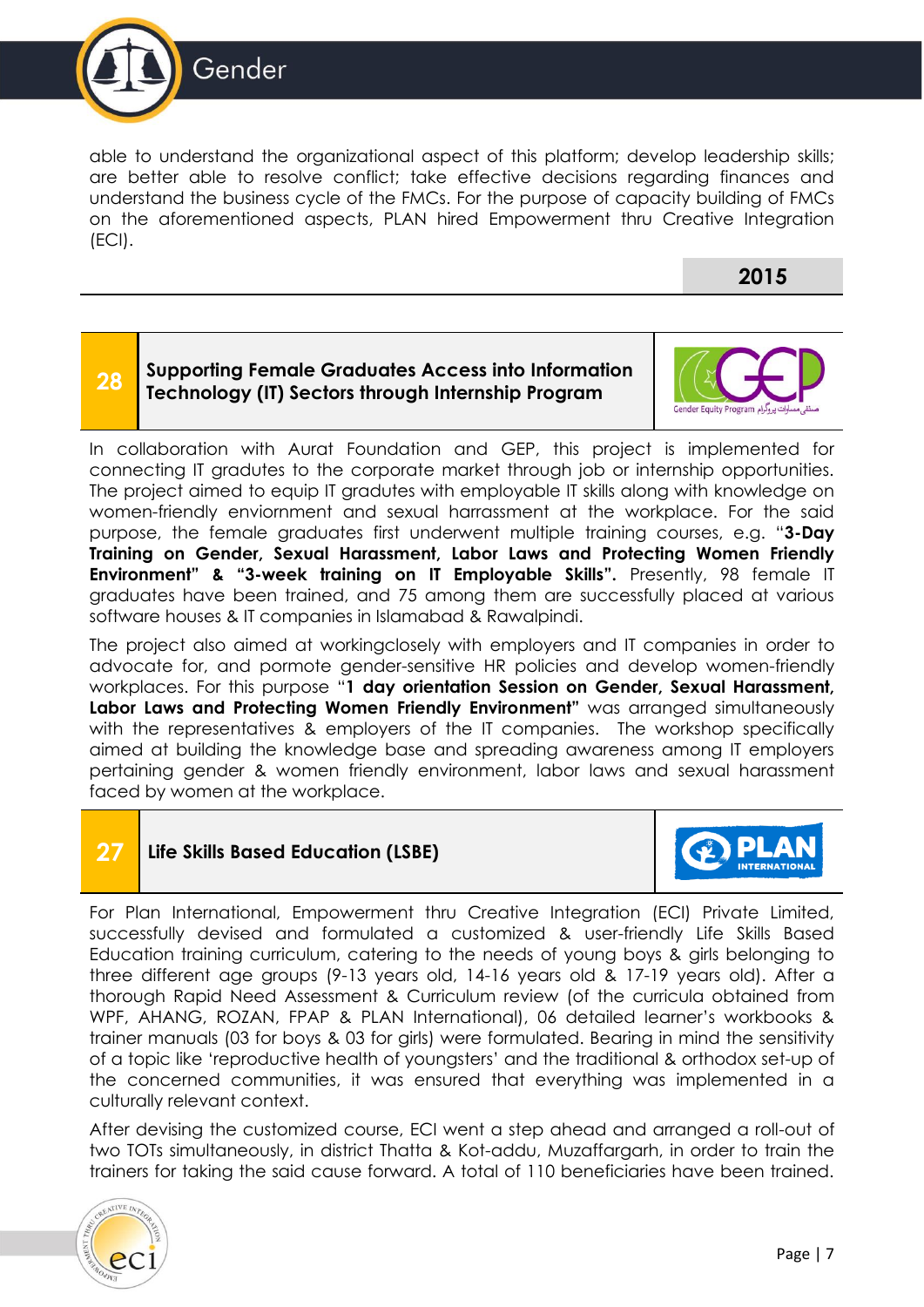

**25**

**24**

The 03-day TOT was specifically designed to enhance the capacities & competencies of the trainees round essentially required training skills on Life Skills Based Education.

#### **26 Curriculum Development for Skills Enhancement of Female Beneficiaries involved in Marble Mosaic, Inlay and Handicrafts**



ECI conducted Business Development Trainings for locally skilled women in Marble Mosaic & Inlay, working in rural areas of District Islamabad & District Abbottabad. The project helped build capacity of 580 women in 14 batches, 7 to be managed in Islamabad and the other 7 in Abbottabad. The Project had a two-pronged approach, where on one hand the women with technically sound skills of marble mosaic developed enterprise development concepts; and later on, a formalized curriculum was designed and developed on the theme, ensuring Post-Training Mentoring Support.

#### **Awareness Sessions on Gender Equality & Women Inclusion for PDI Beneficiaries** `

In an on-going capacity building endeavour for PDI (Trocaire partner) to raise awareness on Gender inclsuive roles and responsbilites, ECI conducted a 2-Day awareness raising session on 'Gender Equality and Women Inclusion in Businesses' for 31 participants who enhanced their learning curve around Gender Awareness. Through the training, the essential need of women inclusion in all walks of life, specifically economic activity and promoting a gender based approach for socio-economic development was reinforced.

#### **Awareness Sessions on Gender Mainstreaming for Women Beneficiaries of District Dadu**

For 120 women beneficiaries of District Dadu, 06 awareness sessions were condcuted to acquaint females with the essential aspects of women mainstreaming and inclusion and its long-term socio-economic benefits. The sessions helped develop an understanding amongst females to adopt more mainstream roles as contributing agents towards community upliftment.

| 'Khwab Sa  |
|------------|
| Adolescent |

#### **23 'Khwab Say Tabeer Tak' – a Training course for Ant Girls**







Working for a Just World

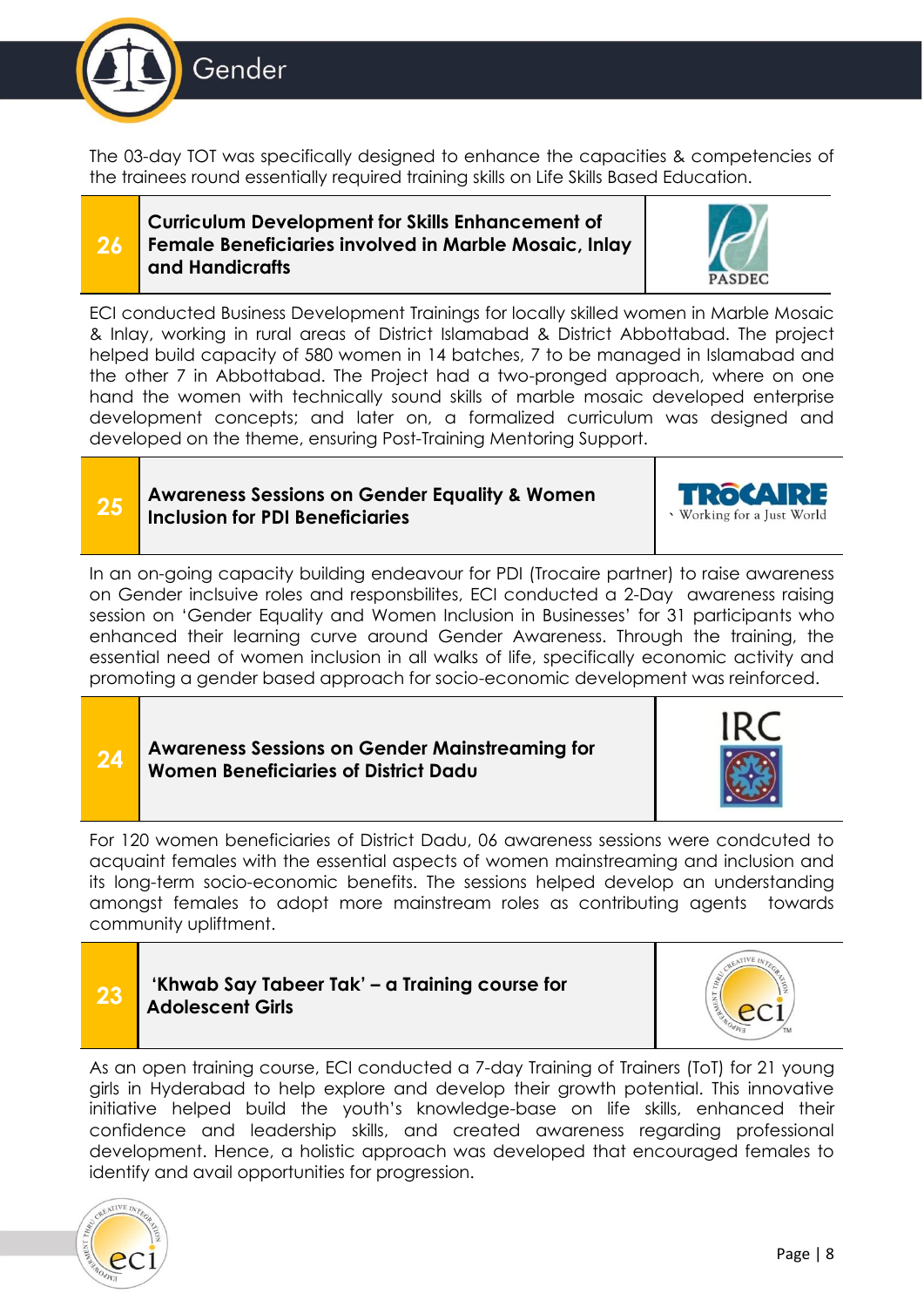#### **Awareness Sessions on Gender Equality & Women Inclusion for PDI Beneficiaries**

In an on-going capacity building endeavour for PDI (Trocaire partner) to raise awareness on Gender inclsuive roles and responsbilites, ECI conducted four, 2-Day awareness raising session on Gender Equality and Women Inclusion in Businesses for 122 participants inclduing 70 females and 52 males who enhanced their learning curve around Gender Awareness. Through the training, the essential need of women inclusion in all walks of life, specifically economic activity and promoting a gender based approach for socioeconomic development was reinforced.

### **21 Decent Work & Effective Labor Inspection**

Under the project GE4DE, ECI designed and developed a 4-day module on 'Decent Work & Effective Labour Inspection' in collaboration with the four provincial Departments of Labour. The module aimed to help labour inspectors conduct their inspection duties in a systematic way and analyse information to identify gender disparities along the decent work framework. The reporting that ensues from gender responsive labour inspection will help Labour Department better obtain information on gender and the world of work and improve their reporting on compliance and progress on the application of international labour standards. A Training of Trainers of 16 Department of Labour staff from all over the country was also conducted by ECI.

### **20 Gender Mainstreaming in Projects and Programmes**

A 4-day workshop was designed and conducted for the Swedish Committee of Afghanistan (SCA), entitled 'Gender Mainstreaming in Projects and Programmes'. The workshop comprised of gender concepts and simple tools and checklists that were relevant and can be applied by SCA for situation assessment and analysis, design, implementation, monitoring, reporting and documentation with a gender perspective. The workshop design was participatory, engaging and based on principles of adult learning, and comprised of exercises that helped in clearing the concepts of gender. Moreover, an exercise was incorporated where SCA staff was facilitated to develop an action plan for gender mainstreaming at provincial and sub-district levels.

**2012**



**22**









ROCA Working for a Just World

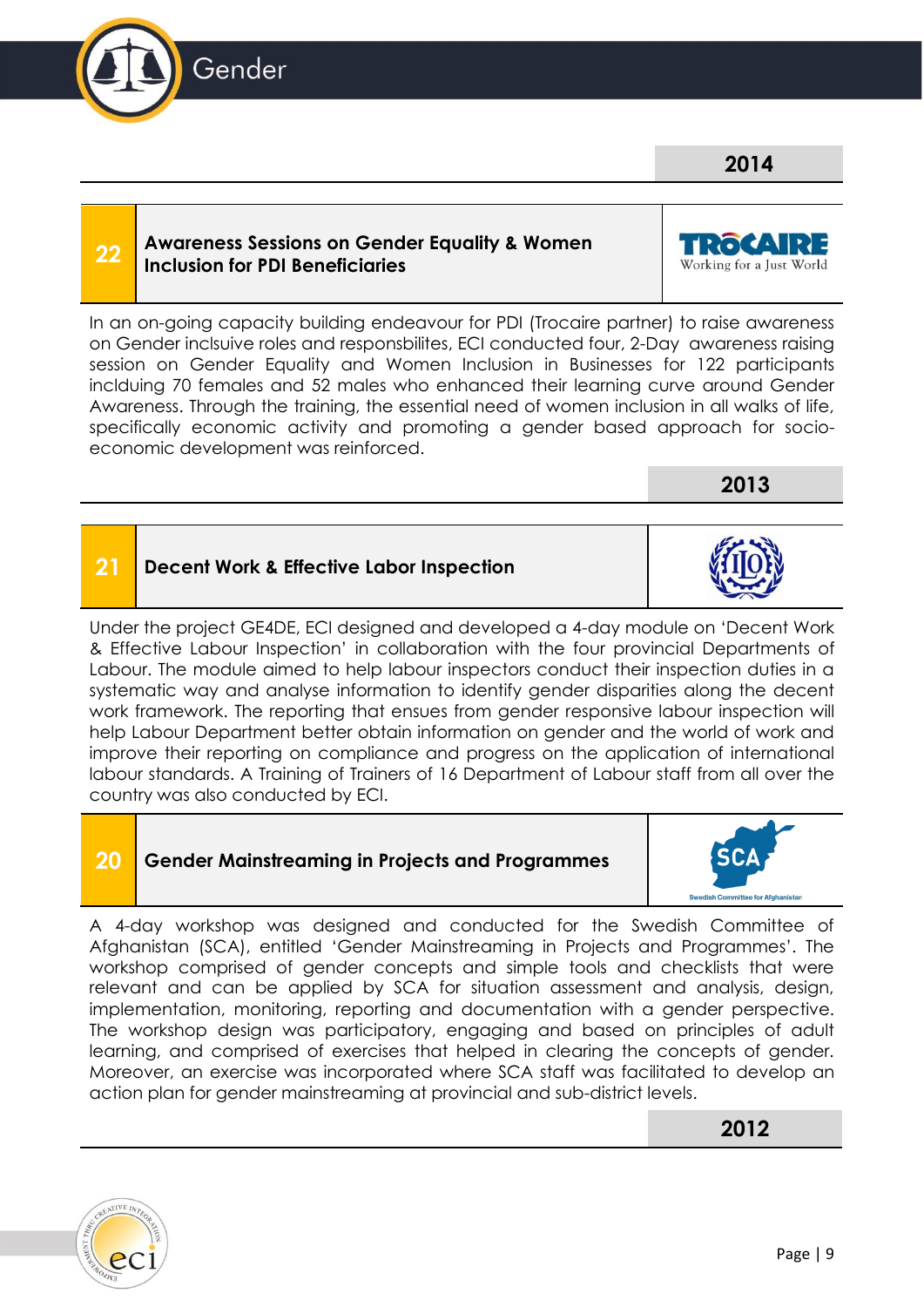

#### **19 'From Dreams to Reality' – A Changemaker program in district Shikarpur, Sindh**



In the aftermath of the 2010 floods, ECI has designed and implemented 'From Dreams to Reality', a one-year socio-economic transformation program for the Asian Development Bank. Designed using ECI's changemaker model, the project worked with local men and women to enhance income of the poorest 200 households across four villages while simultaneously building capacity in life skils as well as water–related issues. The project had a specialized focuse on youth and women, in addition to awareness raising, capacity building and asset transfers and linkage building with development projects as well as government organizations and the private sector the project is focused on developing community centers (Sartiyon Centers) to provide a plaftorm for villagers to come together for group formation, ongoing income generating activities, technical training as well as developing village development plans and advocacy strategies.

#### **18 Good Governance & Gender Mainstreaming**

### **Afghanaid**

In order to ensure good governance and gender equality throughout its work, Afghan Aid (AAD) committed to integrating principles of gender and good governance across all its operations – organizationally and programmatically. To achieve this objective, AAD recognized the need to build its staff capacities in the relevant area. In this regard, AAD contracted ECI to conduct a training course for their staff on "Good Governance & Gender Mainstreaming". The 4-day training held in Kabul was delivered to 22 participants including; gender and governance focal persons, provincial and central office sector specialist, and SOs. The overall purpose of the workshop was to build the capacity of project staff, at different tiers and across AAD's four focus sectors (WASH, Agriculture, DRR, NSP), to mainstream gender and principles of good governance at all stages of the program cycle.

**2011**

# **17**

#### **Gender Sensitization Trainings for PEPSICO Factory Workers and Frontline Managers**



Designed and conducted 2 one-day 'Gender Sensitization' trainings for 128 factory workers for PEPSICO in order to introduce participants to concepts of gender, diversity and inclusion so that they could become active facilitators in promoting PEPSICO's commitment to gender equality. The training provided a basic orientation to gender, diversity and inclusion, presented case scenarios that highlighted the similarity and differences between men and women and advocated a case for gender equity and elicited a list of specific measures that could be taken within the organization to create a more enabling and participatory environment for women.

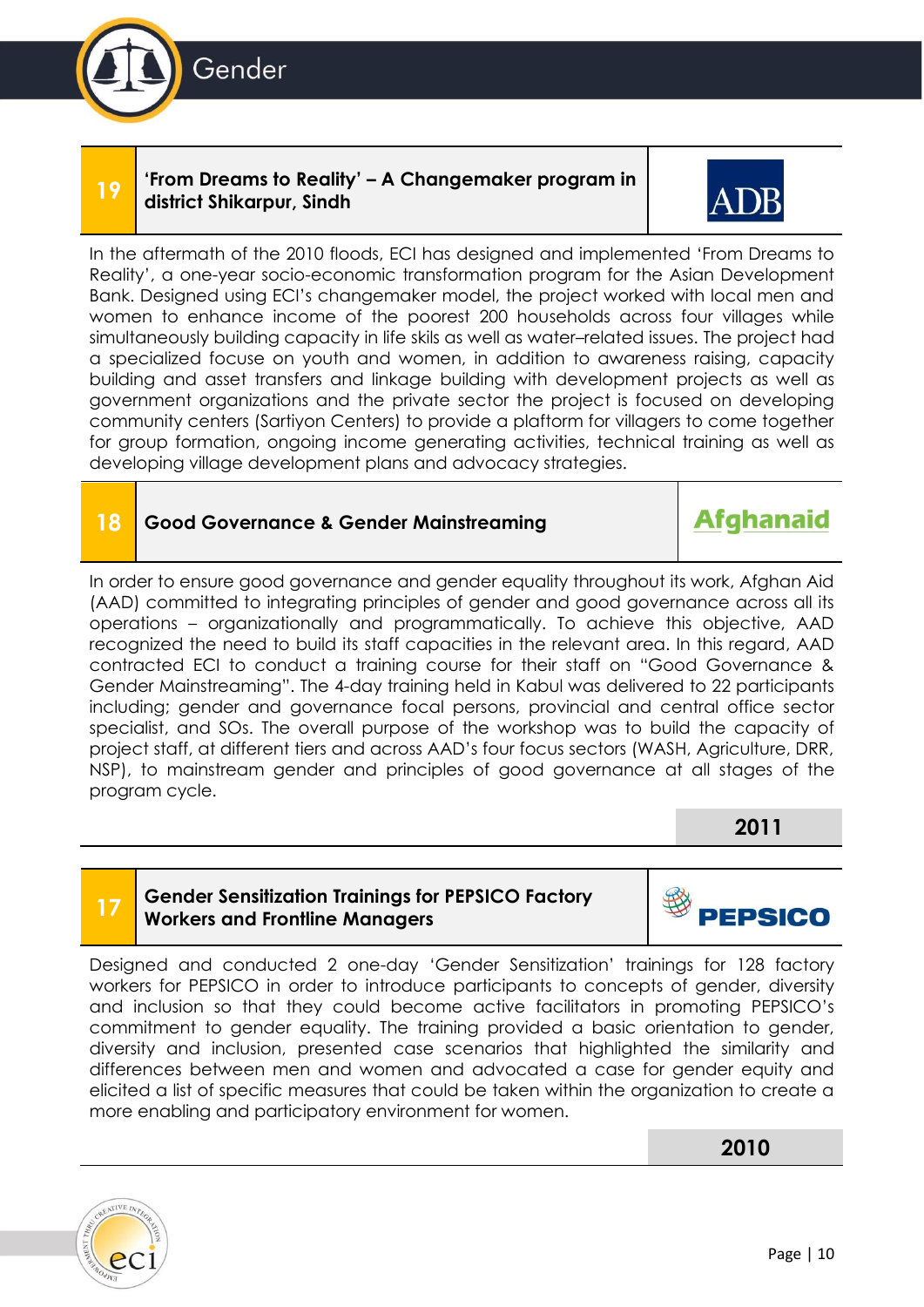

#### **16 Capacity Building and Technical Support to WESS for Implementation of Women's Economic Empowerment in Baluchistan (WEEB) Project**



From 2009 – 2010, ECI worked with MEDA and FAO to support implementation of the USAID funded Women's Economic Empowerment in Baluchistan (WEEB) Project by providing technical assistance to and building capacity of Baluchistan-based Water, Environment and Sanitation Society (WESS). ECI's role in the project involved supporting WESS to effectively design the economic development intervention for 5000 marginalized women producers using the value chain approach. In addition to an intensive series of training on 'Value Chain Assessment & Analysis' for WESS office and field staff, ECI worked closely with the organization to implement programmatic activities including conduct of a market research, development of a project implementation plan for five districts in Baluchistan, design and conduct of specialized workshops for rural facilitators and sales agents as well as providing mentoring and handholding support throughout the project.

#### **Implementation of the USAID FIRMS Supporting Institutions as Change Agents Initiative**



To support the USAID FIRMS Project, ECI worked with the FIRMS SME and Gender components and international consultants to design and implement the Supporting Institutions (SI) Initiative. This was an innovative competitive capacity building project for 10 selected supporting institutions for women entrepreneurship including chambers of commerce, women entrepreneurs' subcommittees, business associations and university career development cells. Two workshops were designed and implemented by ECI for the selected SIs: 'Supporting Institutions as Agents of Change' as well as 'How to Recruit, Retain and Grow your Members'.

#### **Gender-Based Value Chain Research on the Gems & Jewelry, Marble Mosaic and Home-Textiles Sub-Sectors**



A gender-based value chain research study was undertaken to identify areas for Women Entrepreneurship Development in the value chains for the marble mosaic, gems & jewelry and the home-textile sub-sectors. This provided comprehensive sub-sectoral mapping, identifying the key stakeholders, strengths, weaknesses and opportunities present in each value chain. This was to identify where there was space for introducing women in the value chains, as well as expanding their existing roles. The next step was to work with the relevant sub-sector organizations to facilitate technical and enterprise development training for women in each sub-sector. For this, ECI designed and conducted a 15 Day Training of Trainers for a selected group of 30 vocational trainers.

#### **13 Advancing Gender Diversity in the Power Sector - Energy Efficiency and Capacity (EEC) Project**





**15**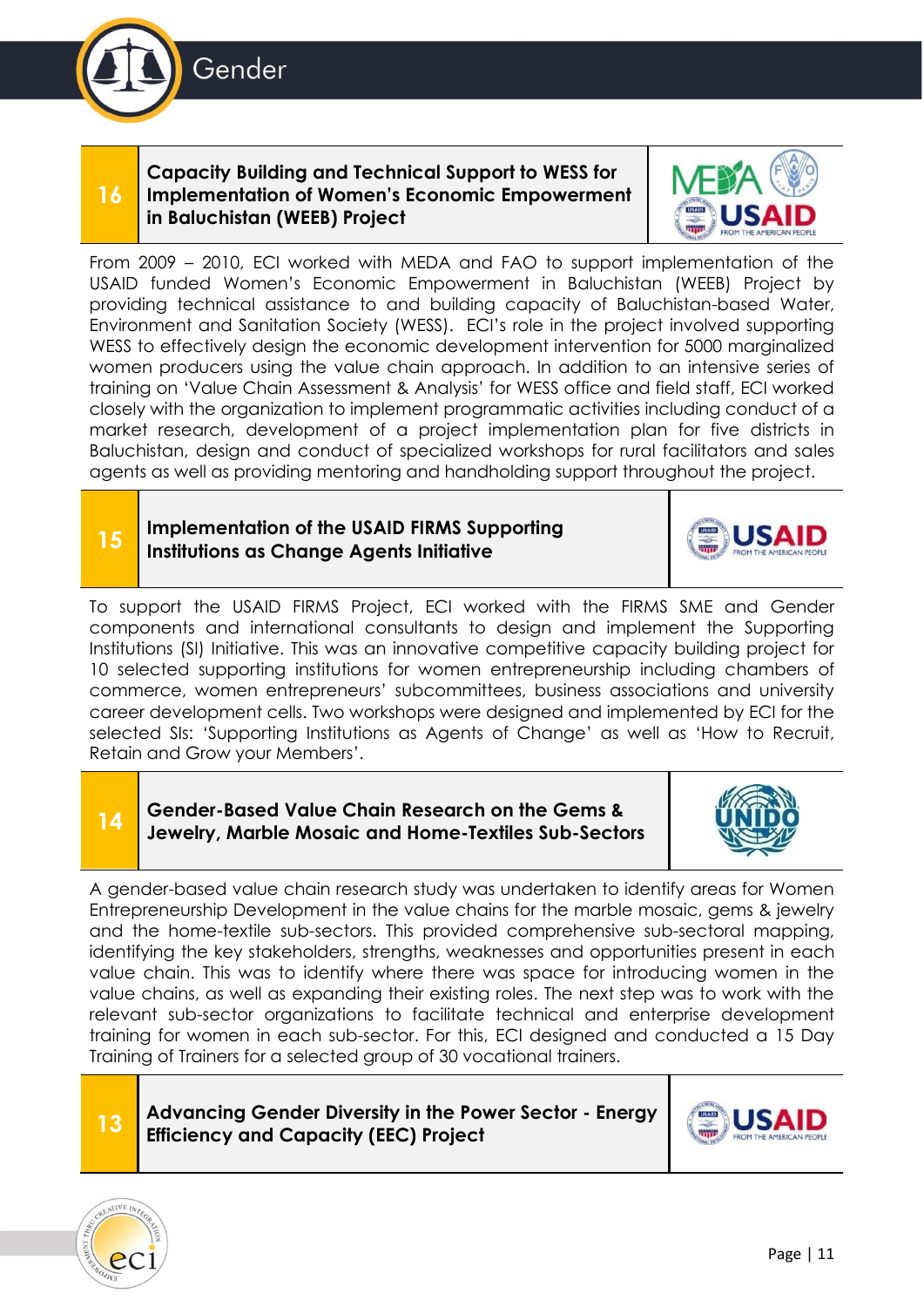

In collaboration with the USAID Energy Efficiency and Capacity (EEC) Project team designed and implemented a gender-focused training needs assessment followed by a series of specialized 2-day training workshops in Lahore, Multan and Hyderabad for women professionals working in the power sector. The training focused on professional capacity-building by addressing gender concerns in the workplace and orienting participants to the recently implemented sexual harassment policy of the Government of Pakistan.

#### **12 Promoting gender justice through value chain development**



Designed and co-conducted (with Linda Mayoux) a 10-day workshop on "Promoting gender justice through value chain development: community led gender action learning" for the Oxfam Novib's Women's Empowerment Mainstreaming and Networking (WEMAN) programme in Uganda. The workshop included overview of Gender Action Learning System (GALS) development tools, value-chain framework, community-led action learning and planning for organizational implementation.

Also, the material was localized and training was conducted in Pakistan in collaboration with a local NGO.

**2009**

#### **11 Support to the Implementation of GRAPS (SIG)**

#### SIG A: **Institutionalization of Gender Mainstreaming in Public Sector Institutions**

In order to support the Gender Reform Action Plans (GRAP) ECI worked with Semiotics consultant to design and deliver a capacity building program for gender mainstreaming in 20 selected public sector training institutions. The project focused on mainstreaming gender in institutional processes as well as selected training curriculum. At the end of the project, a national 'Open Forum' was organized in Islamabad where all 20 institutions as well as relevant stakeholders had an opportunity to share their learning & achievements vis-à-vis gender mainstreaming as well as 'show & tell' mainstreamed curriculum.

#### SIG B: **Institutional Strengthening of SW&WD Directorate of KPK**

In order to support the Gender Reform Action Plans (GRAP) ECI worked with Semiotics consultant to design and deliver a capacity building program for the Provincial Social Welfare and Women Development Department of KPK by developing and implementing a specialized program for women-focused industrial training centers (ITCs). A 15-day enterprise and skills development training were rolled out for 105 representatives from 94 ITCs from across KPK. Through the training program participants had a chance to revisit ITC business plans with a view to organizational sustainability. Moreover, they were oriented to new techniques and skills that they could impart to their trainees.

#### SIG C: **Institutional Strengthening of SW&WD Directorate of Baluchistan**

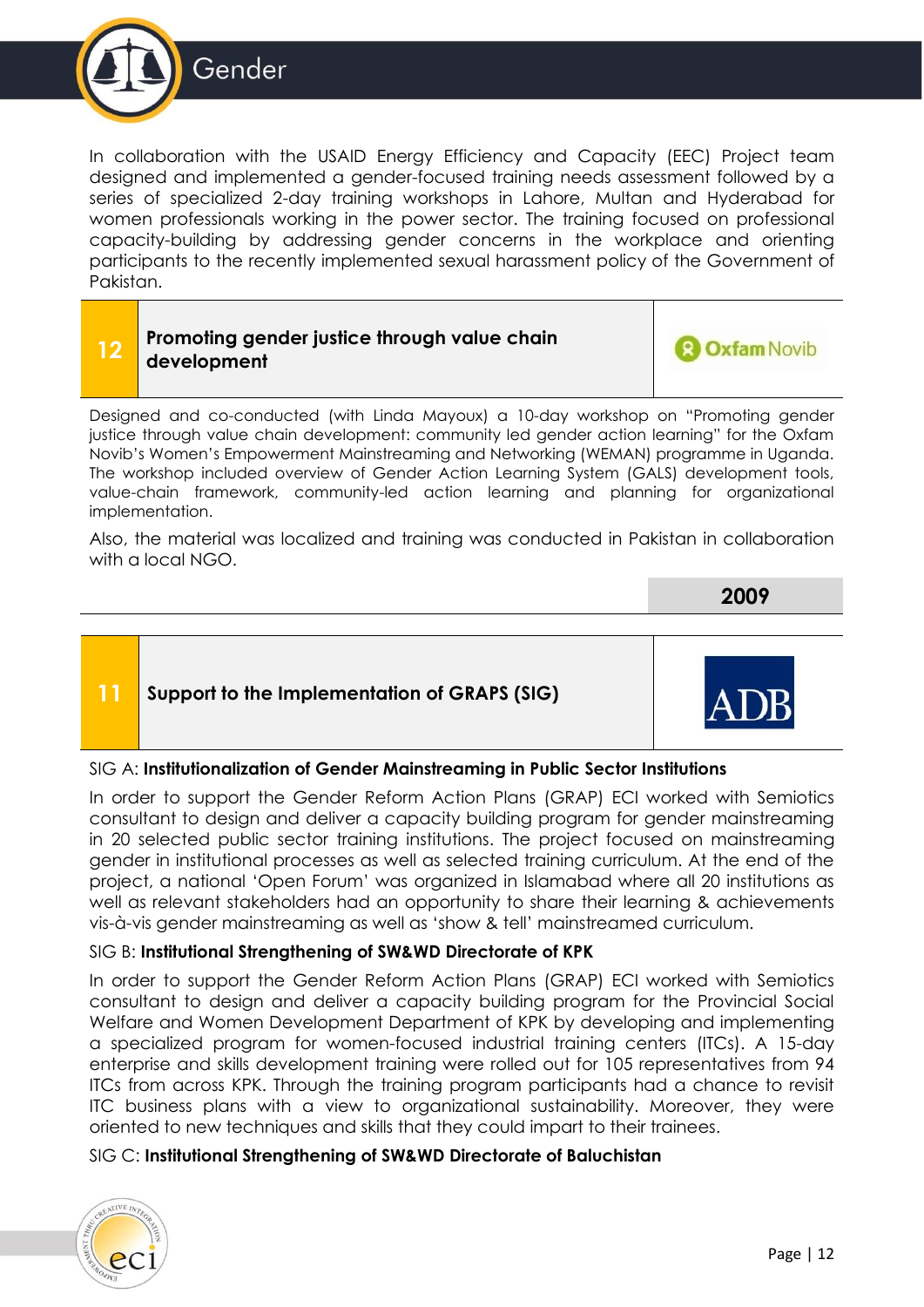



**9 3-Day Training on 'Gender Mainstreaming in Project Cycle Management' for PPAF Staff**

Design and implementation of 3-day training on 'Gender Mainstreaming in the Project Cycle' for PPAF staff and partner organizations. The highly experiential training focused on developing participants understanding of gender and gender issues as well as familiarizing participants with a range of tools for mainstreaming gender at all stages of the project cycle, i.e., situation assessment, resource mobilization, implementation as well as monitoring & evaluation.

**8 Gender Based Governance** 

For the Gender Based Governance Systems (GBG) project and the Planning and Development Division, Government of Pakistan design and Development of cascade training program for all Union Council Secretaries across Pakistan. Project included a provincial training needs assessment, curriculum design, pilot testing and training of trainers

**2007**



**2008**





Gender

entrepreneurs.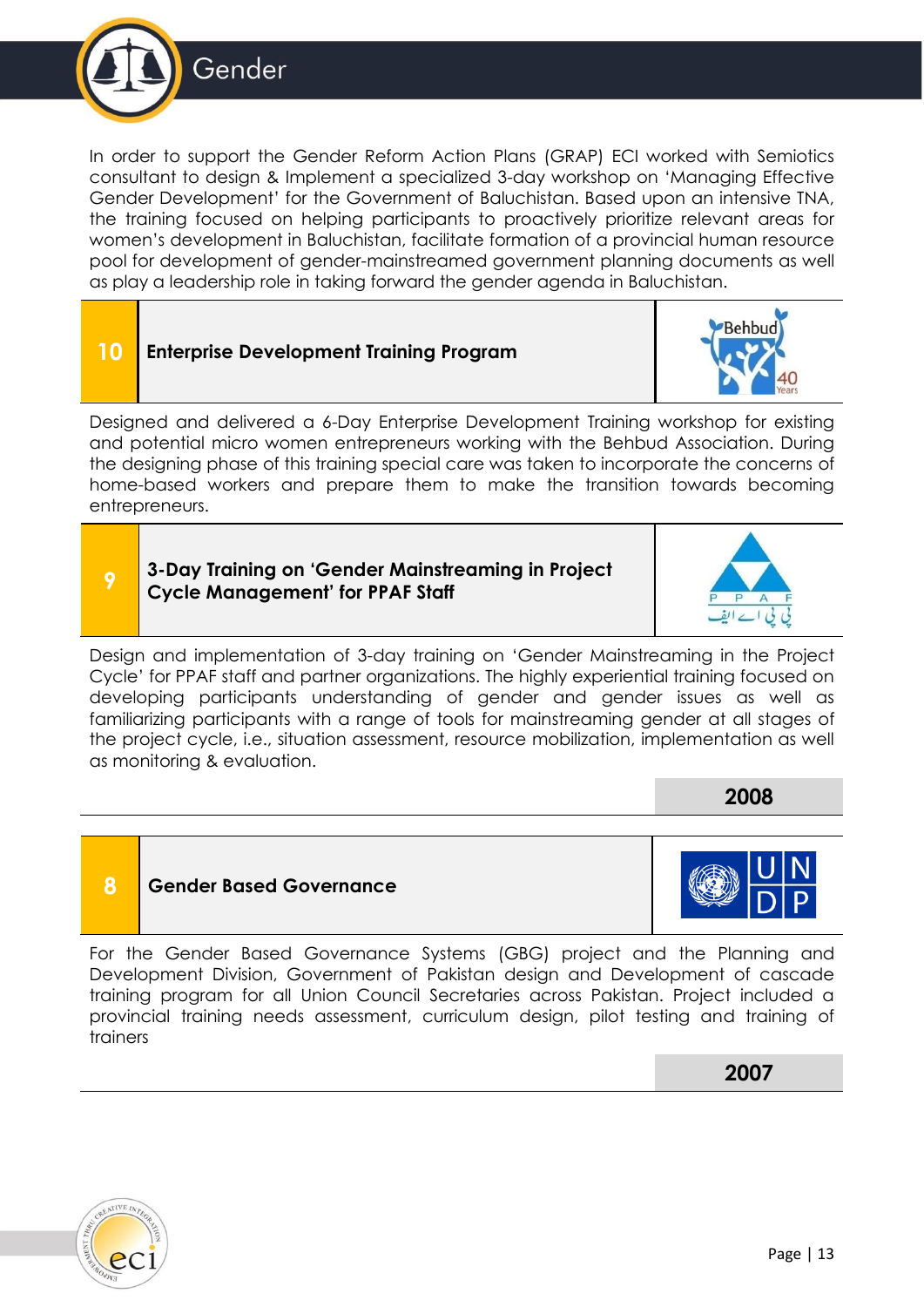**Mera Maan: Advanced Marketing Program for 1100 women entrepreneurs of Hazara, Haripur, Abbottabad, Quetta, Sukkur & Khairpur.**

MeraMaan Livelihood Improvement Programme was conceptualized by ECI and supported by The Asia Foundation (TAF) and the Royal Norwegian Embassy for Haripur, Mansehra, Abbotabad, Chitral, Sukkur, Kharipur and Quetta. This program was directly implemented by TAF and ECI in Hazara and Chitral region, while MRDO implemented the program in Khairpur and Sukkur, and Rootwork implemented it in Quetta. ECI and TAF provided monitoring and mentoring to MRDO and Rootwork, in order to execute successful program in the regions. Through this initiative ECI has mobilized and formed 40 cooperatives (production and marketing units) for 1100 home based workers in four districts and further they were provided with different inputs i.e., enterprise development, skills enhancement, linkages, mobile business service unit etc.

Design and implementation of a livelihood improvement program for 440 women microfinance borrowers of ORIX Leasing and Citizens Support Concern (CSC), through a

**6 Capacity Development of Micro-Entrepreneurs**

**5 Database of Women Entrepreneurs**

holistic enterprise development program featuring training in micro-enterprise development, technical trainings, exposure visits to markets and potential product outlets, linkage building with support services as well as initial marketing of developed products through a specialized 'mela' and exhibition.

For the Leasing Association of Pakistan, ECI conceptualized and developed a Database of Women Entrepreneurs to support their record and program outreach in Karachi. As part of the project, ECI conducted primary research and collected information on 1000 women entrepreneurs from Korangi, Lyari and Orangi town, Karachi. At the end of the project, ECI presented LAP with the database along with an analysis of the different categories of women entrepreneurs in these areas, different business types, their working conditions, average income as well as access to support services.

| caregories of women entrepreneurs in these dreas, different pusiness types, their w<br>conditions, average income as well as access to support services. |  |
|----------------------------------------------------------------------------------------------------------------------------------------------------------|--|
| <b>Jafakash Aurat Project</b>                                                                                                                            |  |



**7**